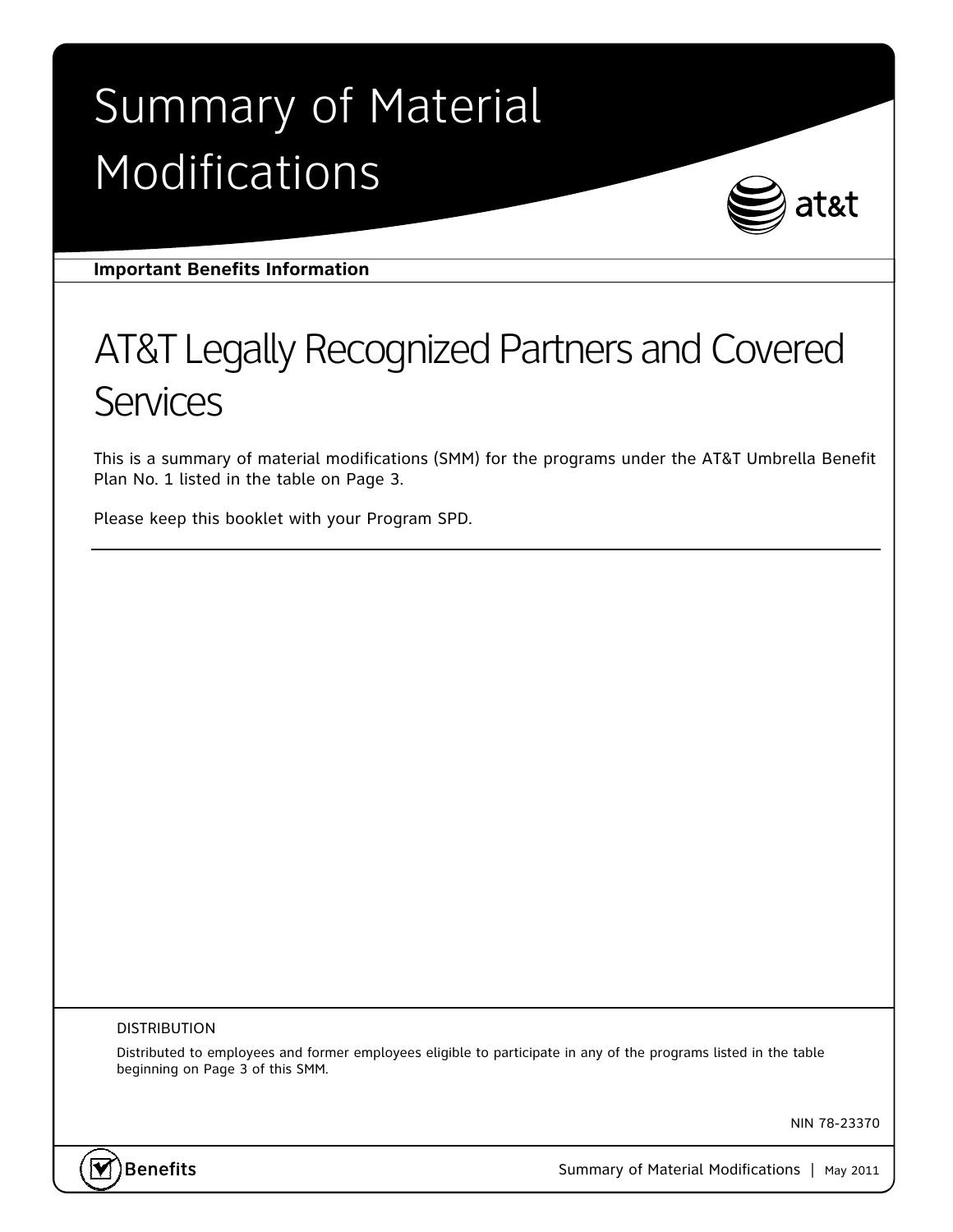#### INTRODUCTION

This summary of material modifications (SMM) is an update to the Programs listed in the tables in this SMM. These changes add the more inclusive term "Legally Recognized Partner" (LRP) as well as the treatment for Gender Dysphoria to provide consistent treatment across Programs under AT&T Umbrella Benefit Plan No. 1.

### LEGALLY RECOGNIZED PARTNERS

*Effective April 1, 2011, the Programs listed in the table below are amended to clarify the Company's administration of benefits by clearly including as Class I Dependents, same sex partners of eligible employees or eligible former employees who have entered into a samegender relationship pursuant to and in accordance with state or local law, such as marriage, civil union or other legally recognized arrangement that provides similar legal benefits, protections and responsibilities under state law to those afforded to a spouse. To accomplish this, the classification, "Legally Recognized Partner (LRP)" is now used to refer to all such partners, including Registered Domestic Partners (RDPs). Consistent with the treatment of an RDP, an LRP is treated as a spouse. This is reflected in the following changes:* 

#### Eligible Dependents

In your SPD, Legally Recognized Partner is added to eligible Class I Dependents. A Legally Recognized Partner (LRP) is any individual who is:

- A Registered Domestic Partner, or
- An employee, eligible former employee, or participant, as applicable, who has entered into a same-gender relationship pursuant to and in accordance with state or local law, such as marriage, civil union or other legally recognized arrangement that provides similar legal benefits, protections and responsibilities under state law to those afforded to a spouse. An individual who has a spouse is not permitted to designate a Legally Recognized Partner. No individual is permitted to designate more than one Legally Recognized Partner during the same period or to designate different Legally Recognized Partners for difference Company-sponsored plans or programs during the same period.

Important: Certain benefits provided to your LRP and their dependents will result in imputed income, unless applicable state and federal law recognizes your LRP as a spouse or dependent for income tax purposes. If you receive a W-2, this imputed income will be included in your state and federal wages on your W-2. If your LRP is a spouse or dependent for state and federal tax purposes, you must contact the Eligibility and Enrollment Vendor and provide the required declaration to avoid imputed income.

*Note: For Programs currently providing benefits for RDPs or Domestic Partners, this does not change the eligibility provisions related to your RDP or Domestic Partner.*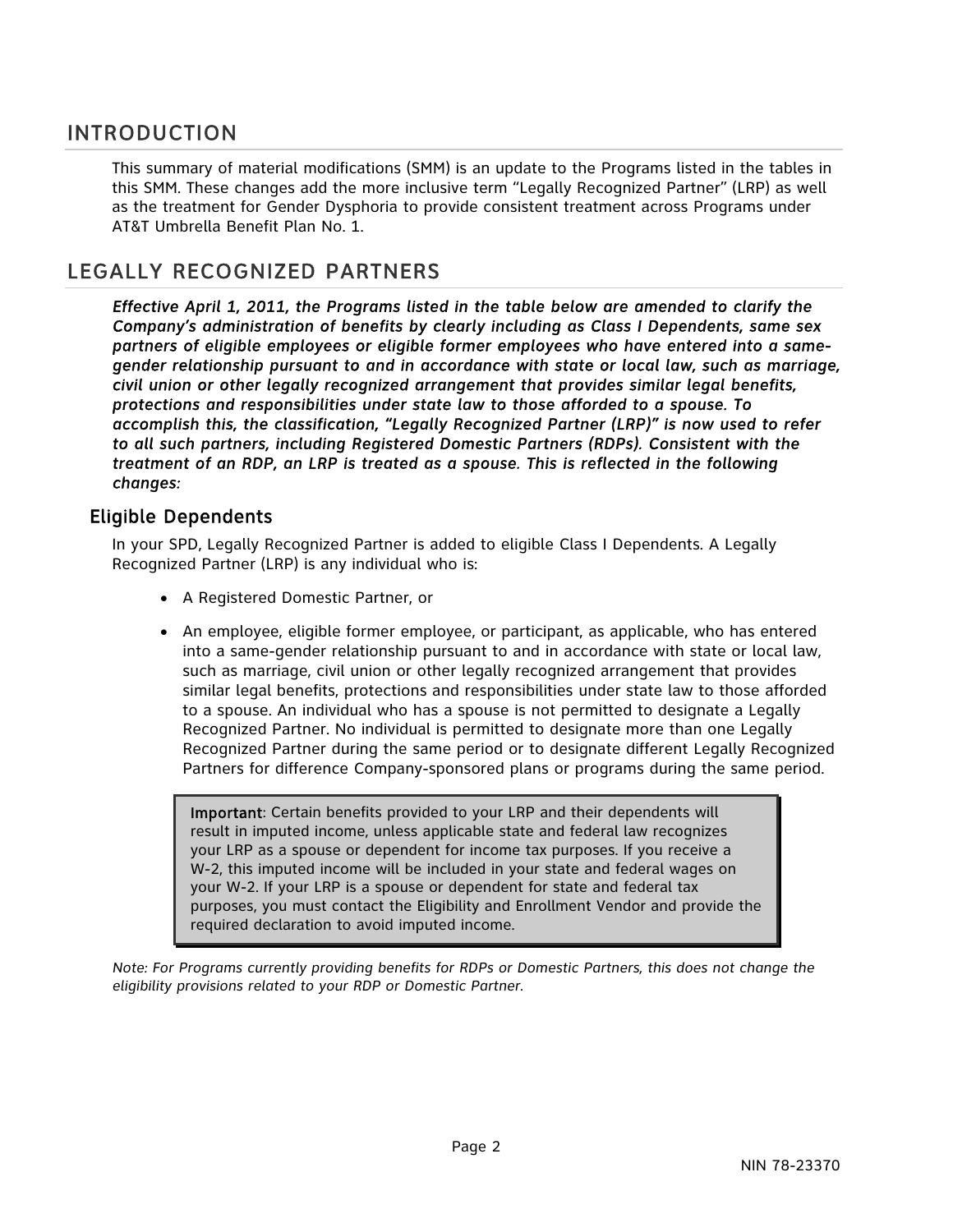## LIST OF PROGRAMS IMPACTED BY CHANGE TO ADD LEGALLY RECOGNIZED PARTNERS

#### **Medical, Dental and Vision Programs Under AT&T Umbrella Benefit Plan No. 1 which include:**

- AT&T Corp. Post-Retirement Welfare Benefits Plan --- Glossary of Terms, Page 94 of the SPD
- AT&T of Puerto Rico, Group Health Coverage Plan -- Eligibility and Participation, Who is Eligible for Coverage, Page 7 of the SPD
- BellSouth Medical Assistance Plan Domestic Partner Eligibility Rules, Definitions of an Eligible Domestic Partner, Page 23 of the SPD.
- BellSouth Medical Assistance Plan (Special Represented) Domestic Partner Eligibility Rules, Definitions of an Eligible Domestic Partner, Page 13 of the SPD.
- BellSouth Retiree Medical Assistance Plan -- Domestic Partner Eligibility Rules, Definitions of an Eligible Domestic Partner, Page 13 of the SPD.
- Cingular Wireless Health and Welfare Benefits Plan for Bargained Employees -- Eligibility, Eligible Dependents, Page 13 of the Eligibility, Enrollment and Other Administrative Provisions SPD
- AT&T Dental Expense Plan for Active Employees -- Eligibility and Participation, Your Dependents, Page 6 of the SPD
- **BellSouth Dental Assistance Plan Domestic Partner Eligibility Rules, Definitions of an Eligible Domestic** Partner, Page 23 of the SPD.
- BellSouth Retiree Dental Assistance Plan -- Domestic Partner Eligibility Rules, Definitions of an Eligible Domestic Partner, Page 13 of the SPD.
- AT&T Retiree Vision Care Program Eligibility and Participation, Eligible Dependents, Page 12 of the SPD
- BellSouth Vision Assistance Plan -- Eligibility and Participation, Eligible Dependents, Page 12 of the SPD

## COVERED SERVICES

*Gender Dysphoria (reassignment) treatment is covered under the Programs listed in the table below at the same level of benefits as a medical/surgical treatment under your medical Program. Insert the following at the end of the section in the SPD describing covered services:* 

Effective April 1, 2011, Gender Dysphoria (reassignment) treatment is covered if the treatment is:

- For an individual who is age 18 or older; and
- Consistent with generally accepted medical standards of care such as the "Harry Benjamin International Gender Dysphoria Association's Standards of Care for Gender Identity Disorders".

This information supersedes any information to the contrary in the SPD and previously issued SMMs.